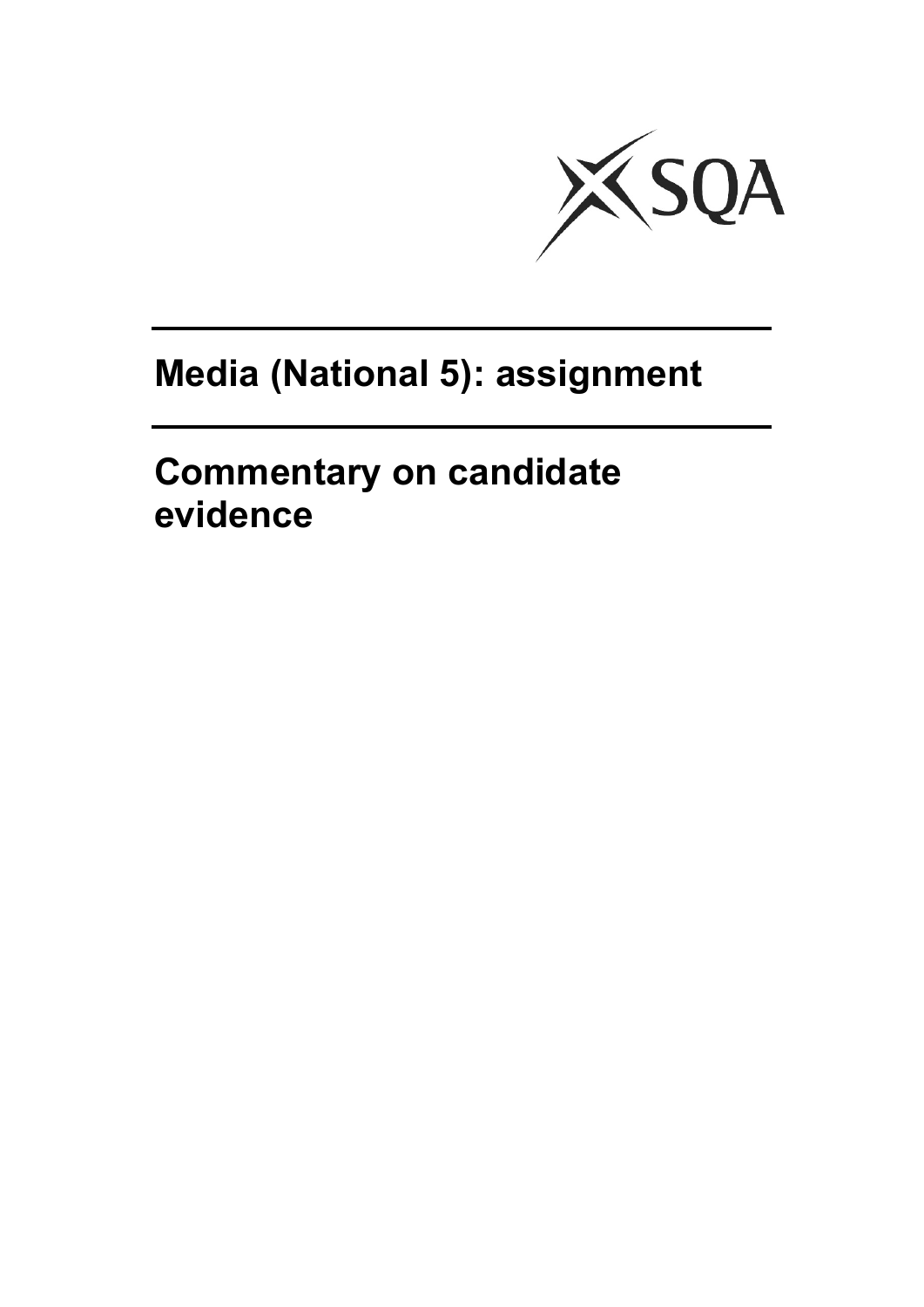# **Commentary on candidate evidence**

# **Section 1: planning**

#### **Question 1**

The candidate was awarded **5 marks.**

**1 mark** was awarded for the audience research suggesting that audiences would like to see more use of sci-fi and drama conventions.

**1 mark** was awarded for the detailed and specific planning decision which is described based on this research finding.

**1 mark** was awarded for the research finding relating to the type of sport audiences would like to see in a sports documentary.

**1 mark** was awarded for the detailed and specific planning decision of how the sport would feature in the documentary idea.

**1 mark** was awarded for the research finding about the types of scenes audiences would like to see in a sports documentary.

**Note: 1 mark** could also be awarded for the related planning decision about scenes that would be included.

#### **Question 2**

The candidate was awarded **5 marks.** 

**1 mark** was awarded for the research finding about the internal guidelines from Disney about their desire for related products for all around the world.

**1 mark** was awarded for the related planning decision to include a diverse range of sports to better appeal to a wider audience around the world and to generate profit.

**1 mark** was awarded for the research finding about the internal Disney guidelines about their target audience and the qualities they want their content to express.

**1 mark** was awarded for the related planning decision to make the ending of their film positive to reinforce the qualities that the Disney guidelines require.

**1 mark** was awarded for the research finding regarding the typical budget of a documentary. The planning decision related to this research finding lacks specific plans for how the budget would be spent and is generic rather than specifically related to their planned content so could not be awarded a mark.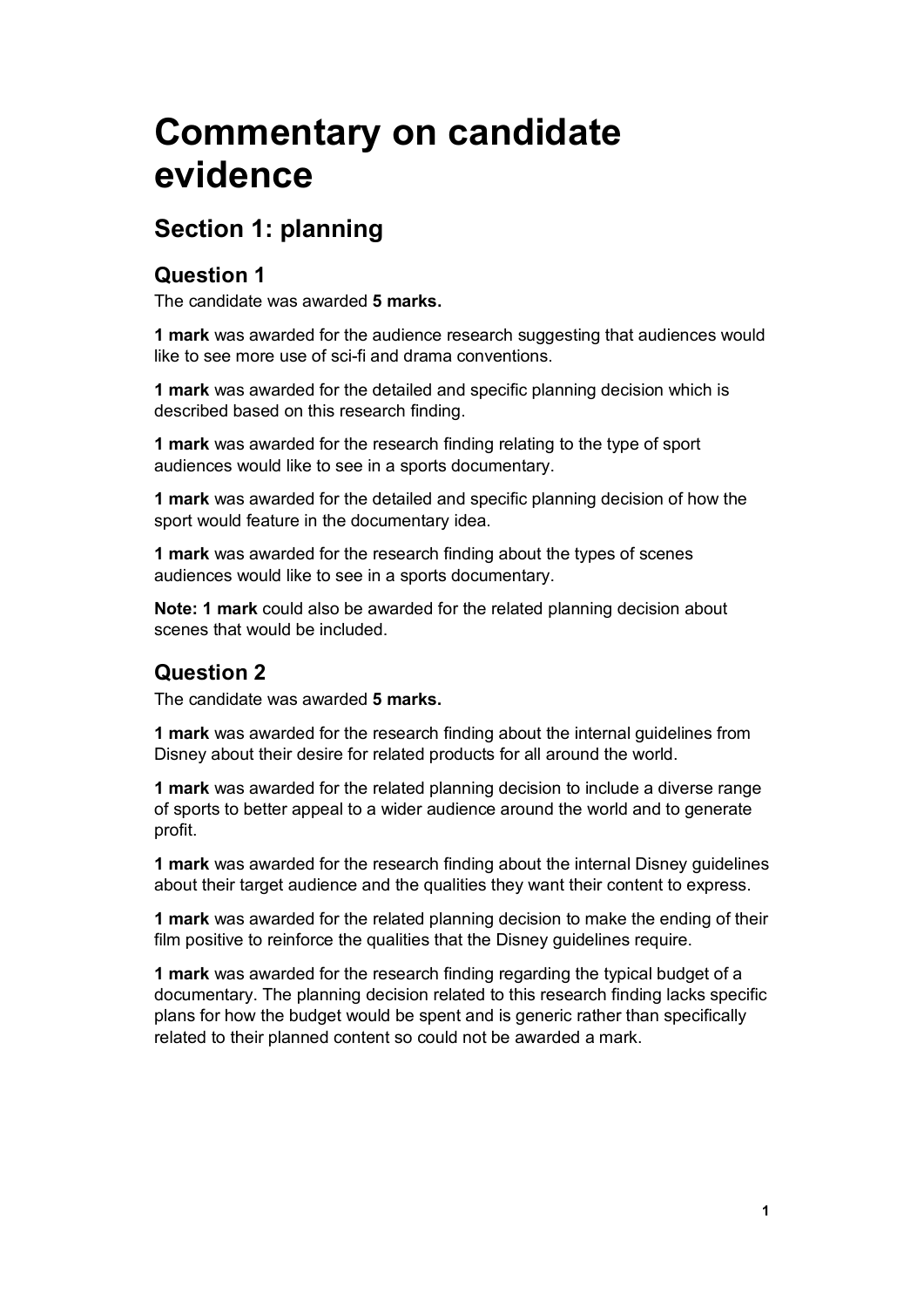## **Question 3**

*Note that in the 2020/21 assessment diet questions 2 and 3 could be replaced with a single question. This modification is also place in for 2021/22.*

The candidate could be awarded **5 marks**.

**1 mark** could be awarded for the research finding regarding OFCOM guidelines on violence.

**1 mark** could be awarded for the related planning decision not to depict graphic injury on screen but only to narrate it in interviews.

**1 mark** could be awarded for the research finding regarding OFCOM guidelines on offensive language.

**1 mark** could be awarded for the related planning decision specifically identifying moments where offensive language might appear in the content and planning how it would be addressed to meet OFCOM guidelines.

**1 mark** could be awarded for the research finding regarding OFCOM guidelines on drug use.

**Note: 1 mark** could also have been awarded for the related planning decision to include discussions of healthier coping mechanisms that do not include drug use.

#### **Question 4**

The candidate was awarded **5 marks.** 

**1 mark** was awarded for the research finding regarding the genre convention of interviews in documentary.

**1 mark** was awarded for the planning decision to include a wider range of interviewees in the planned content.

**1 mark** was awarded for the research finding regarding the genre convention of archive footage in the documentary.

**1 mark** was awarded for the planning decision to include archive footage of training and competitions in their planned content.

**1 mark** was awarded for the research finding regarding the genre convention of voice-over in the documentary. The planning decision regarding the use of voiceover is not sufficiently specific or detailed enough to merit a mark, simply restating the research finding in the form of a very brief plan.

#### **Question 5**

The candidate was awarded **3 marks.**

**1 mark** was awarded for the thoroughly explained research finding regarding the three act structure in documentary.

**1 mark** was awarded for the related planning decision outlining specifically how the three act structure would be used in the planned content.

**1 mark** was awarded for the research finding regarding the use of binary oppositions in the documentary.